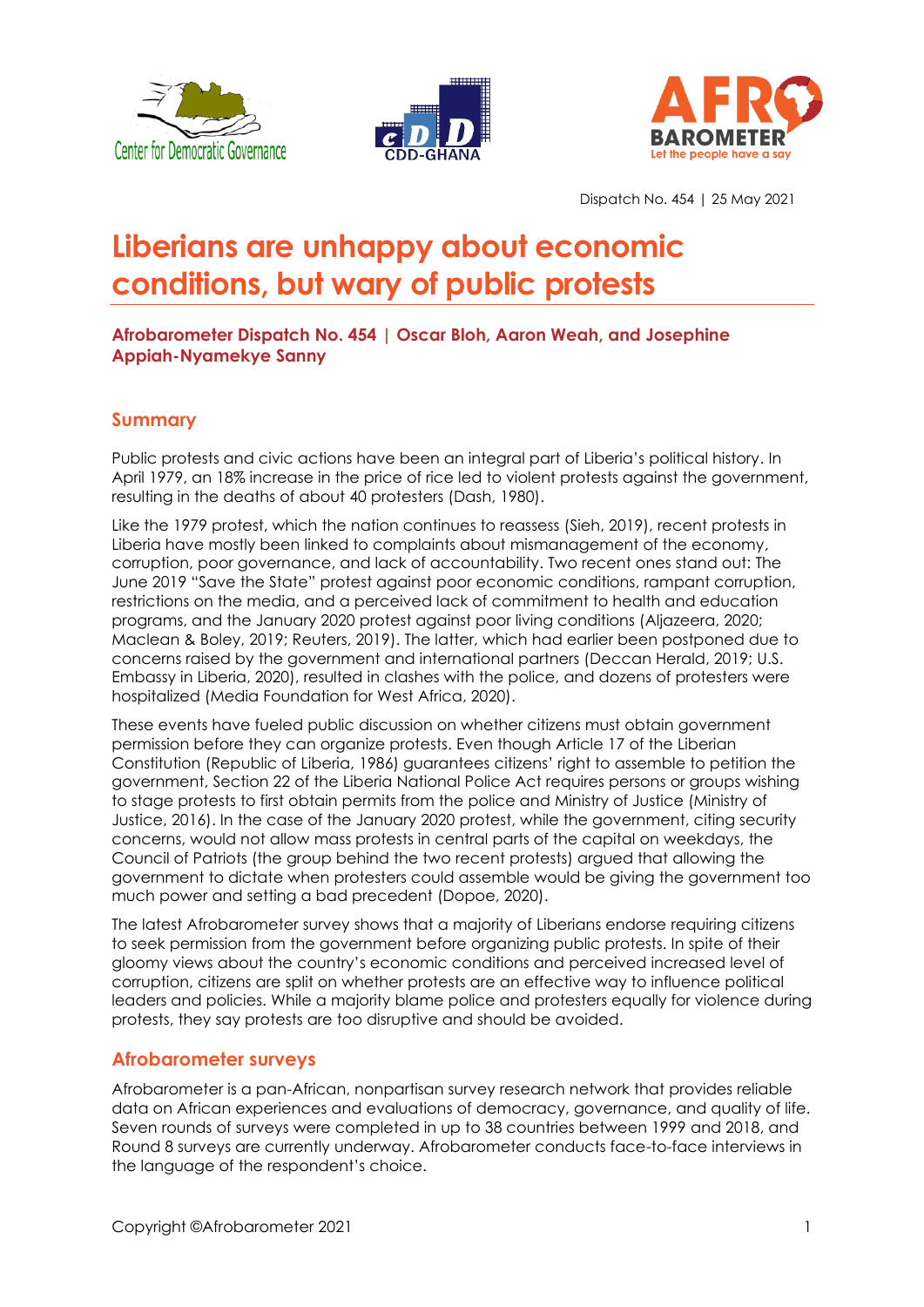

The Afrobarometer team in Liberia, led by the Center for Democratic Governance, interviewed a nationally representative, random, stratified probability sample of 1,200 adult Liberians in October-December 2020. A sample of this size yields country-level results with a margin of error of +/-3 percentage points at a 95% confidence level. Previous standard surveys were conducted in Liberia in 2008, 2012, 2015, and 2018.

## **Key findings**

- Eight in 10 Liberians (80%) say the country is going in "the wrong direction," almost double the proportion recorded in 2012.
- Fewer than half (45%) of Liberians describe their personal living conditions as "fairly good" or "very good." Only a quarter (24%) describe the country's economic condition as good.
- Almost three-quarters (72%) of citizens say the level of corruption in the country increased "somewhat" or "a lot" during the previous year.
- Even though a large majority (67%) of citizens describe Liberia as a "full democracy" or a "democracy with minor problems," almost as many (61%) say they are "not very satisfied" or "not at all satisfied" with the way democracy works in Liberia.
- Despite their dissatisfaction with democracy and the economy, almost three-quarters (73%) of Liberians say citizens should be required to get permission from the government before organizing a protest.
- A majority (58%) of Liberians say the police often use excessive force when responding to protests, but about the same proportion (55%) say protests are too disruptive and should be avoided.
	- o Half (50%) say public protests are an effective way to influence political leaders and policies, but almost as many (46%) disagree.
	- o Only four in 10 (41%) "agree" or "strongly agree" that protesters in Liberia are generally peaceful and law-abiding.
	- o Almost six in 10 (56%) say police and protesters are equally to blame for violence that ensues during public protests.

#### **Gloomy views on country's economic conditions**

Liberians generally hold gloomy views of the direction of the country, the country's economic conditions, and their personal living conditions. Eight in 10 citizens (80%) say the country is going in "the wrong direction," almost double the proportion recorded in 2012 (Figure 1).

Fewer than half (45%) describe their personal living conditions as "fairly good" or "very good," representing a 6-percentage-point decline since 2012 (Figure 2). Only a quarter (24%) say the country's economic conditions are "fairly good" or "very good." Although this represents a significant decline (18 percentage points) since 2012, positive views of the country's economic conditions have increased after a low of 11% in 2018.

As might be expected, negative assessments of the country's overall direction and economic conditions increase with individuals' experience of poverty (Figure 3). These views are equally widespread among all age groups. Women (83%) and rural residents (82%) are more pessimistic about the direction of the country than men (78%) and urban residents (78%). The perception that the country is heading in the wrong direction is widespread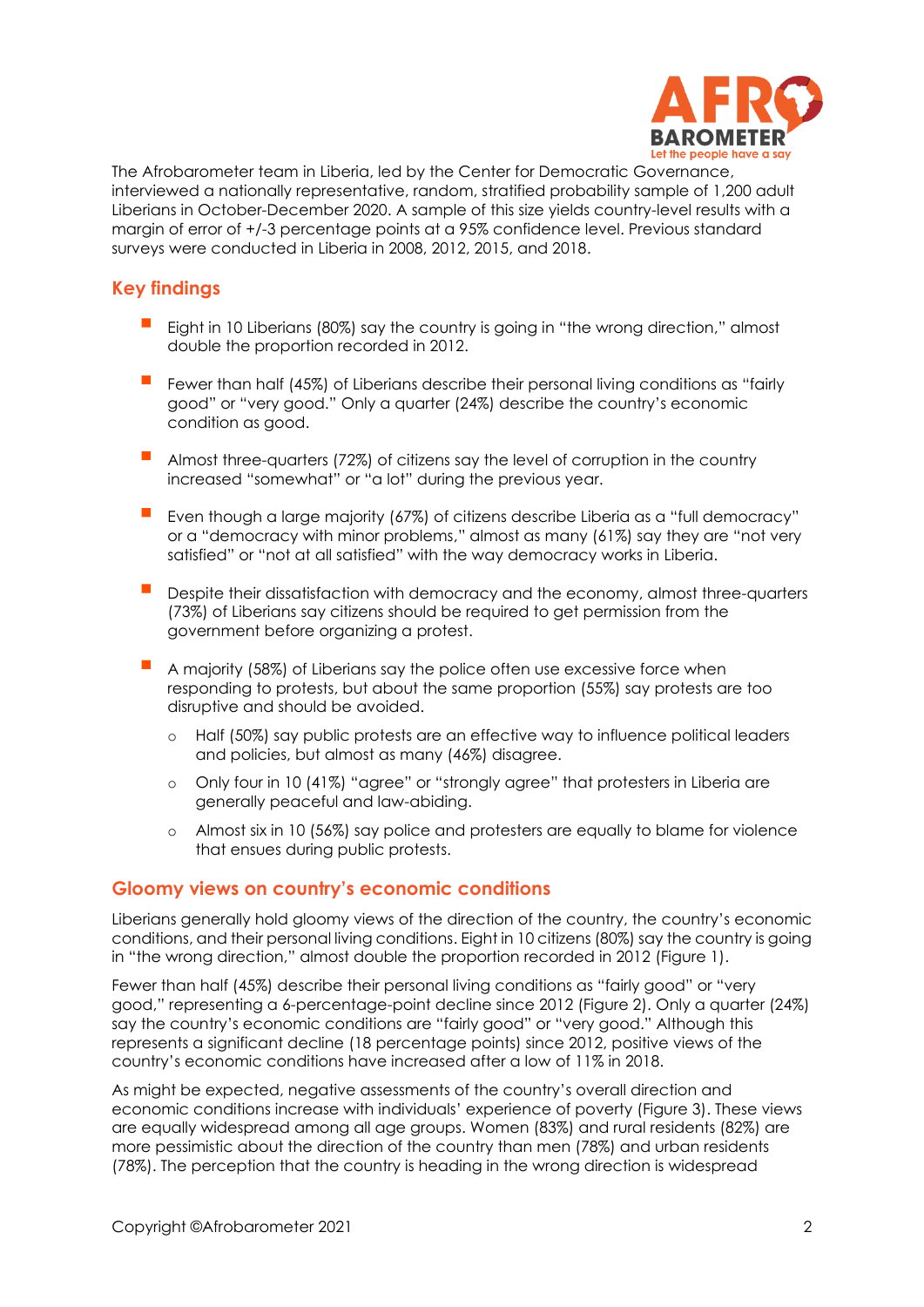

among all educational levels but slightly higher among citizens with at most primary schooling (83%-84%).

However, when it comes to views on the country's economic conditions, those with no formal education are least gloomy about the country's economic conditions (61%).



**Figure 1: Direction of the country** | Liberia | 2020

*Respondents were asked: Would you say that the country is going in the wrong direction or going in the right direction?*





*Respondents were asked: In general, how would you describe: The present economic condition of this country? Your own present living conditions?*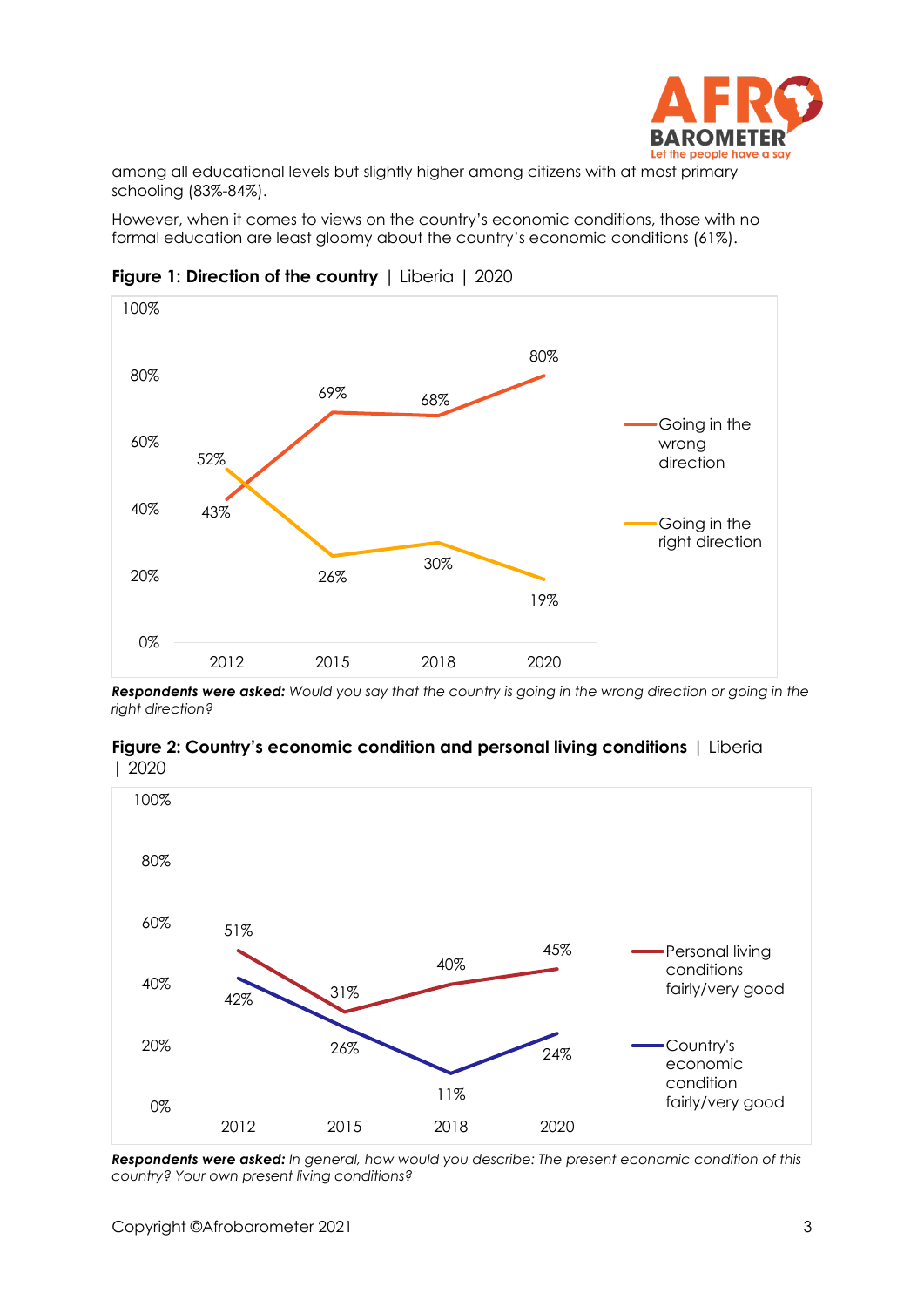

#### **Figure 3: Negative assessments of country's direction and economic condition**  | by socio-demographic group | Liberia | 2020



#### *Respondents were asked:*

*Would you say that the country is going in the wrong direction or going in the right direction? (% who say "wrong direction")*

*In general, how would you describe the present economic condition of this country? (% who say "fairly bad" or "very bad")*

#### **Trust, corruption, and government accountability**

Besides seeing cause for complaint in the country's overall direction and economic condition, Liberians expect their government to be accountable to its people. Almost twothirds (63%) prefer an accountable government to an efficient one, while a third (37%) think it is more important to have a government that can get things done, even if citizens have no influence over what it does (Figure 4). The preference for accountable governance has remained consistently high since 2012 (60%) except for a dip in 2015 (53%).

However, very few citizens think officials listen to what ordinary people have to say. About nine in 10 citizens say senators (92%), members of the House of Representatives (92%), and local government councilors (86%) officials "never" or "only sometimes" do their best to listen (Figure 5).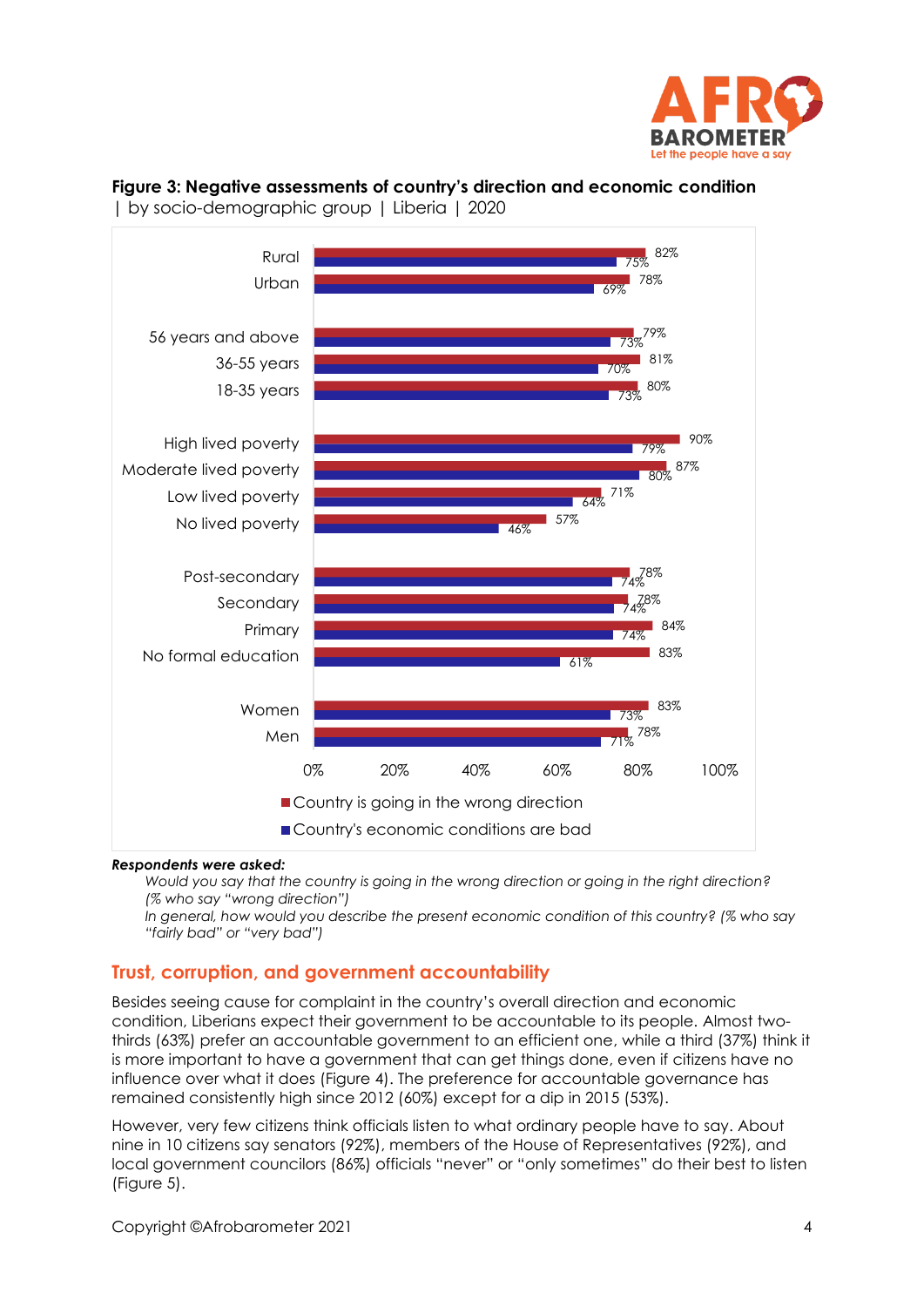



**Figure 4: Demand for accountable governance** | Liberia | 2012-2020

*Respondents were asked: Which of the following statements is closest to your own view? Statement 1: It is more important to have a government that can get things done, even if we have no influence over what it does.*

*Statement 2: It is more important for citizens to be able to hold government accountable, even if that means it makes decisions more slowly.*

*(% who "agree" or "strongly agree" with each statement)*



**Figure 5: Do officials listen?** | Liberia | 2020

*Respondents were asked: How much of the time do you think the following try their best to listen to what people like you have to say?*

Moreover, almost three-quarters (72%) of citizens say the level of corruption in the country increased "somewhat" or "a lot" during the previous year (Figure 6). Only two in 10 (21%) say it stayed the same, while fewer than one in 10 (7%) say the level of corruption decreased.

Perceived corruption is high among key officials (Figure 7). About two-thirds of Liberians think "most" or all" police (67%), members of the House of Representatives (65%), and senators (64%) are corrupt, while about half of citizens say the same about the Presidency (51%),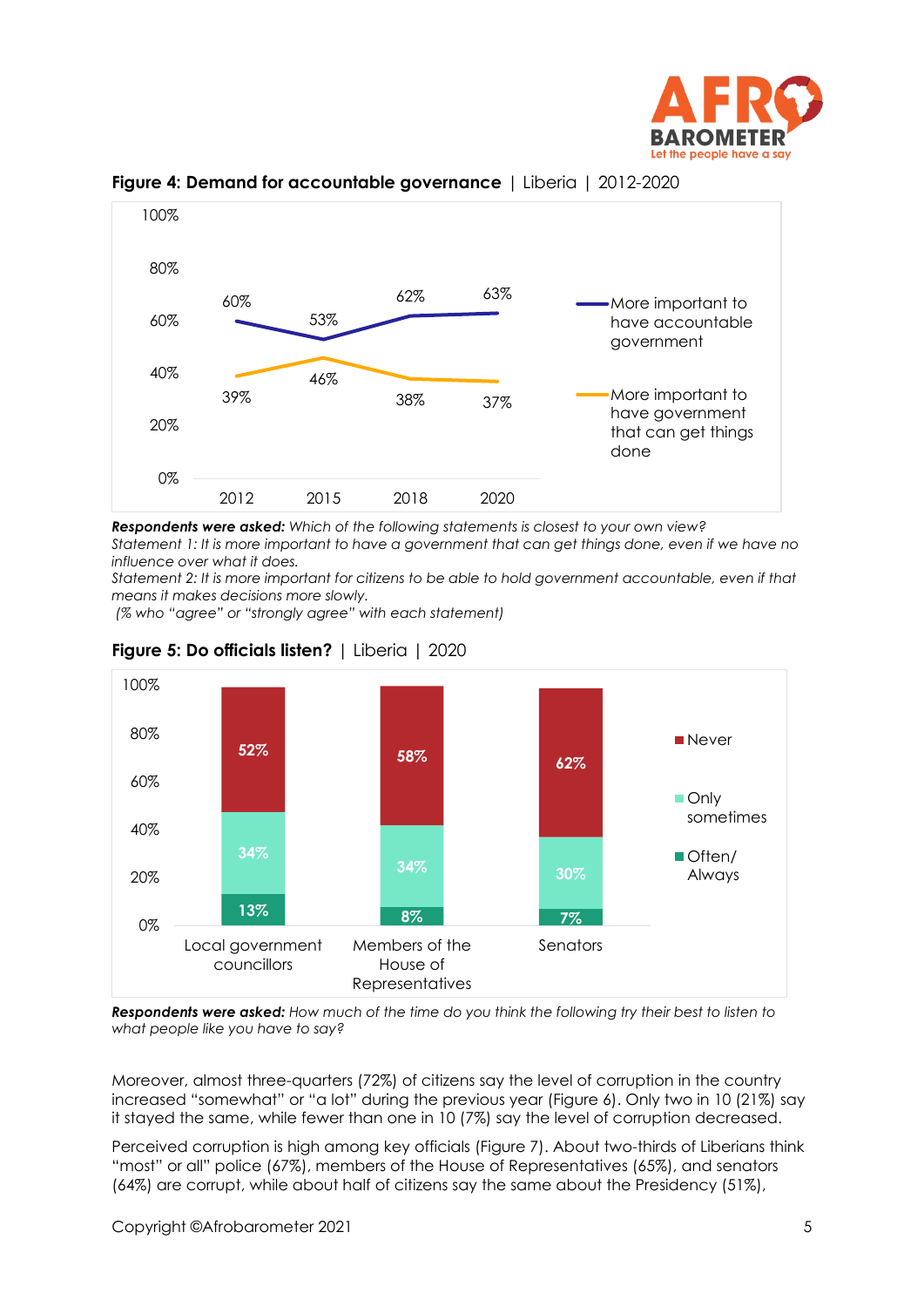

judges and magistrates (49%), and county superintendents (48%). Almost all citizens think that at least "some" of these officials are corrupt.

Religious and traditional leaders are less widely seen as corrupt (20% and 26%, respectively, say "most" or "all").



#### **Figure 6: Level of corruption** | Liberia | 2020

*Respondents were asked: In your opinion, over the past year, has the level of corruption in this country increased, decreased, or stayed the same?*



#### **Figure 7: Perceived corruption in institutions** | Liberia | 2020

*Respondents were asked: How many of the following people do you think are involved in corruption, or haven't you heard enough about them to say?*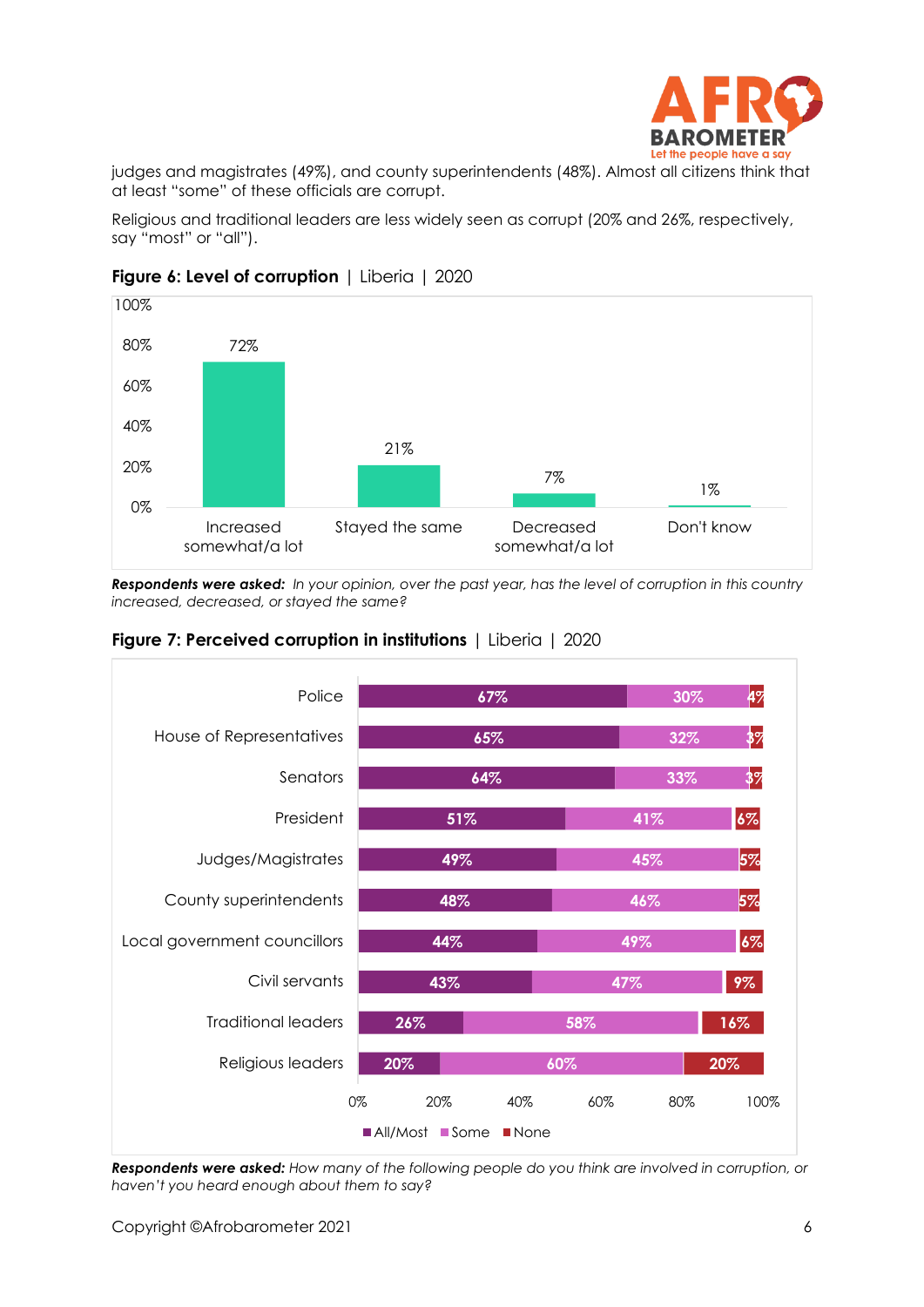

In addition to seeing many of their leaders as corrupt, citizens voice concerns about inequality and official impunity. Almost two-thirds (63%) of respondents say people are "often" or "always" treated unequally under the law (Figure 8). While close to seven in 10 (68%) say officials who commit crimes "always" or "often" go unpunished, the same proportion (67%) say ordinary people who commit crimes "rarely" or "never" go unpunished.



**Figure 8: Unequal treatment under the law** | Liberia | 2020

*Respondents were asked: In your opinion, how often, in this country: Are people treated unequally under the law? Do officials who commit crimes go unpunished?*

*Do ordinary people who break the law go unpunished?*

## **Assessment of the government's performance**

Since 2008, citizen approval ratings have worsened on Afrobarometer's indicators of the government's economic performance (Figure 9). Only one in five respondents (22%) say the government is doing "fairly well" or "very well" on managing the economy, about half the

Do your own analysis of Afrobarometer data – on any question, for any country and survey round. It's easy and free at www.afrobarometer.org/online-data-analysis.

proportion recorded in 2008 (41%). Even fewer rate the government positively on improving living standards of the poor (18%) and creating jobs (16%), reflecting drops of 11 and 9 percentage point, respectively, compared to 2008. Only one in 10 say the government is doing a good job on narrowing income gaps (12%) and keeping prices stable (10%), also drastic declines compared to 2008.

Popular assessments of the government's performance in fighting corruption are equally bad. Approval of the government's anti-graft efforts has dropped by two-thirds compared to 2008, from 44% to 15% (Figure 10).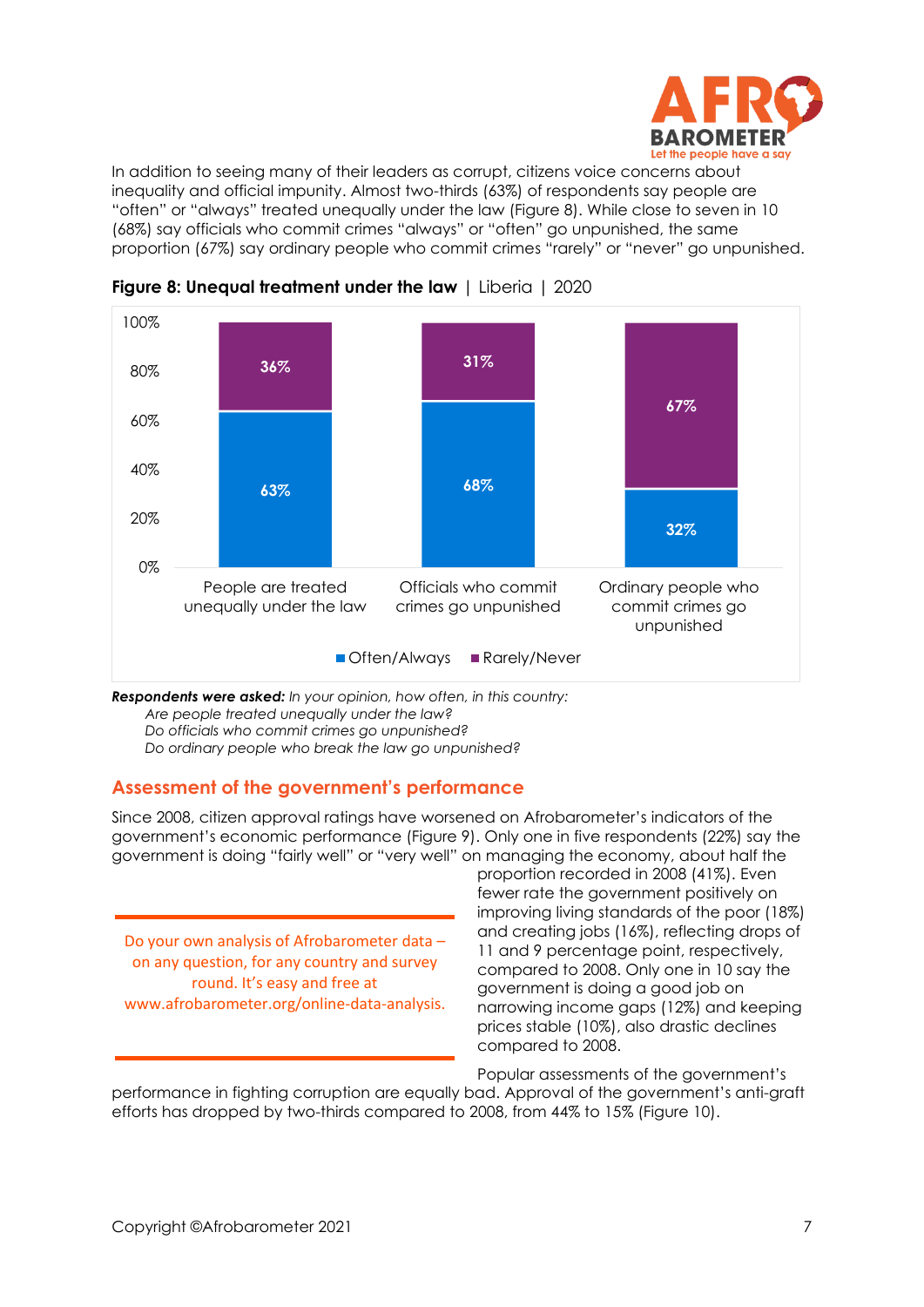



**Figure 9: Approval of government's economic performance** | Liberia | 2008-2020

*Respondents were asked: How well or badly would you say the current government is handling the following matters, or haven't you heard enough to say? (% who say "fairly well" or "very well")*



33%

**Figure 10: Approval of government's performance in fighting corruption | Liberia** | 2008-2020



18%

2008 2012 2015 2018 2020

40%

0%

20%

40%

60%

44%

15%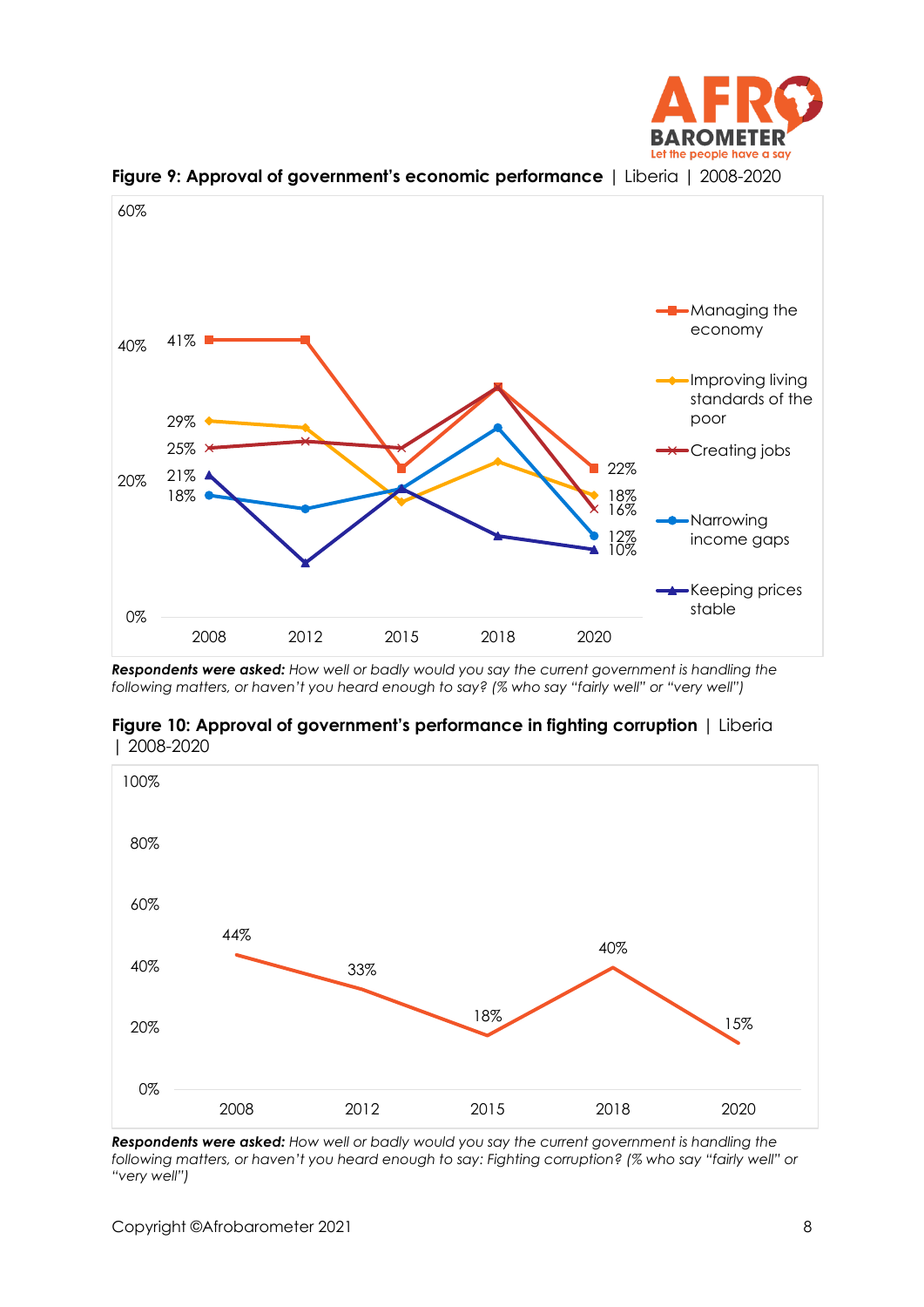

# **Public protests**

Despite their increasingly negative views on government performance, almost three-quarters (73%) of Liberians say citizens should be required to get permission from the government before organizing any protest, including 52% who "strongly agree" with this view (Figure 11). Only a quarter (26%) think citizens should be free to protest without government permission.

Urban residents, youth, citizens with post-secondary education, and the economically welloff are somewhat less likely to say that government permission is needed before protests, but even in these groups, this position is supported by large majorities (Figure 12).



**Figure 11: Government permission needed before protests?** | Liberia | 2020

*Respondents were asked: Which of the following statements is closest to your view? Statement 1: Citizens should be required to get permission from government before organizing any protest.*

*Statement 2: Engaging in organized protest is the democratic right of all citizens, and they should be free to do so without seeking permission from the government.* 





*(% who "agree" or "strongly agree" that citizens should be required to get permission from government before organizing any protest)*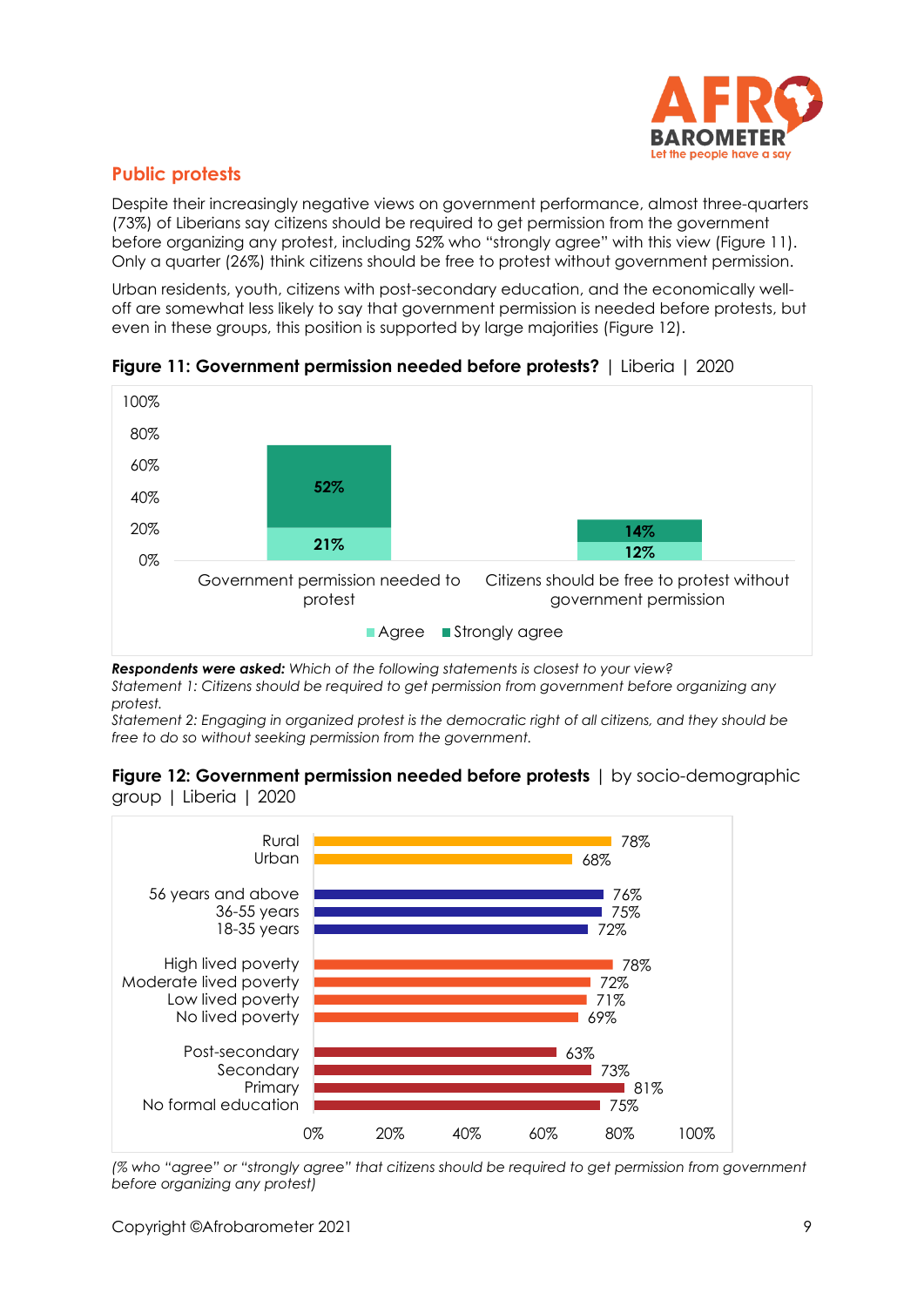

Almost six in 10 Liberians (56%) say police and protesters are equally to blame for violence that ensues during public protests. A quarter (24%) say it is "mostly" or "completely" the fault of protesters, while 19% think the police are largely to blame (Figure 13).

Only four in 10 citizens (41%) believe that protesters are generally peaceful and law-abiding (Figure 14). However, about six in 10 (58%) also say the police often use excessive force when responding to protests.

A similar proportion (55%) think that protests are "too disruptive and sometimes violent, and should be avoided." Citizens are split on the impact of protests: 50% say they are an effective way to influence political leaders and policies, while 46% disagree.



**Figure 13: Violence during public protests: Who is to blame?** | Liberia | 2020

*Respondents were asked: Based on our experience in Liberia, when violence occurs during public protests, do you think it is usually the fault of the protesters or the police or both?*

#### **Figure 14: Views on protests** | Liberia | 2020



*Respondents were asked: Please tell me whether you disagree or agree with each of the following statements about our experiences with public protests in Liberia, or whether you haven't heard enough about it to say?*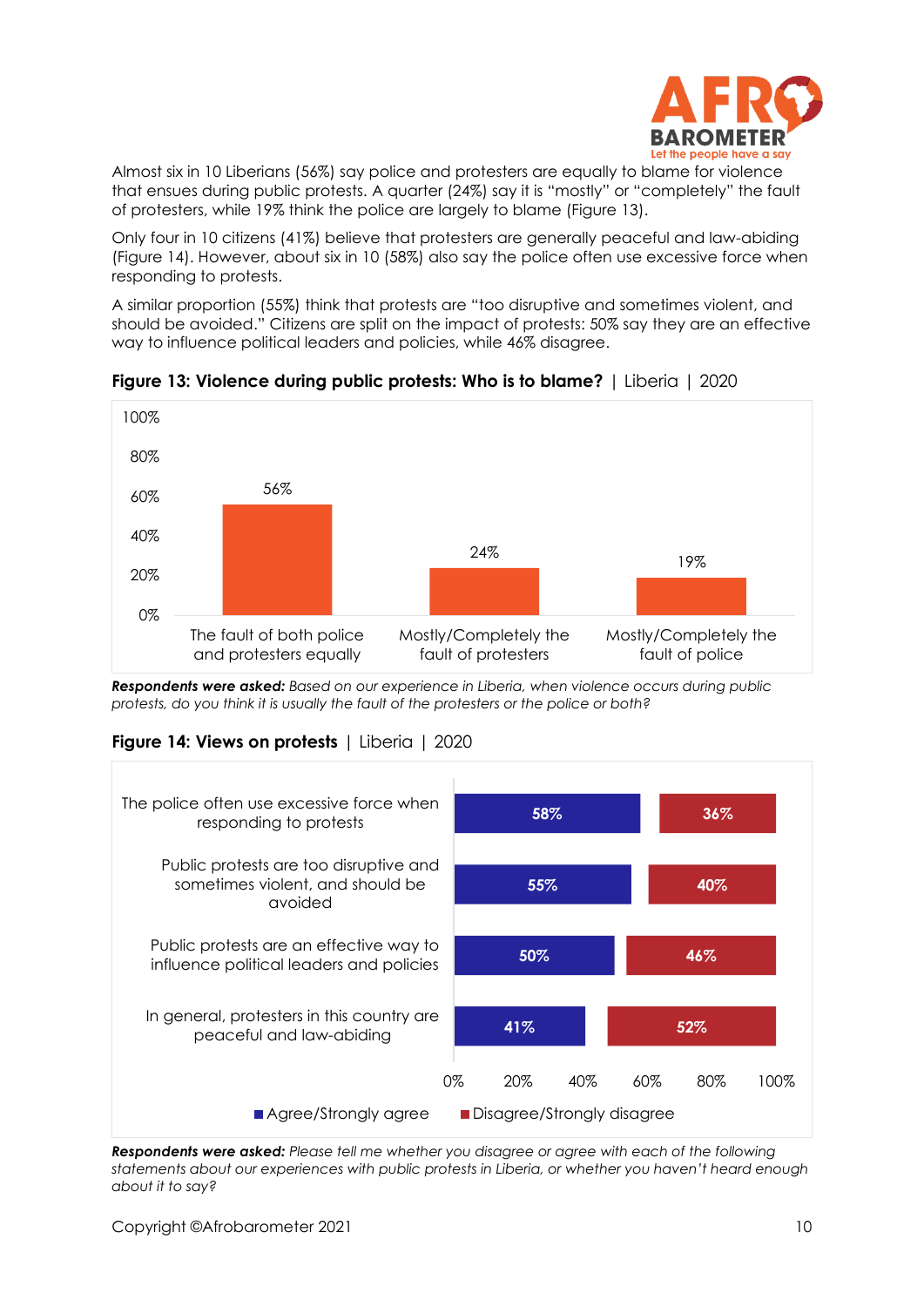

## **Conclusion**

In spite of their negative views on the overall direction of the country, the country's economic condition, and the level of corruption, a majority of Liberians say citizens should be required to get government permission before organizing protests. They are divided regarding the effectiveness of protests in influencing policy makers. While they blame the police and protesters equally for violence that occurs during protests, a majority think protests are too disruptive and should be avoided.

Opposition parties and pressure groups may have to consider these views as they explore strategies for influencing policies to address economic, political, and social issues. For its part, the government can constructively and proactively engage members of the opposition, civil society, and the public on how the country's challenges, particularly its persistent economic problems, can be addressed.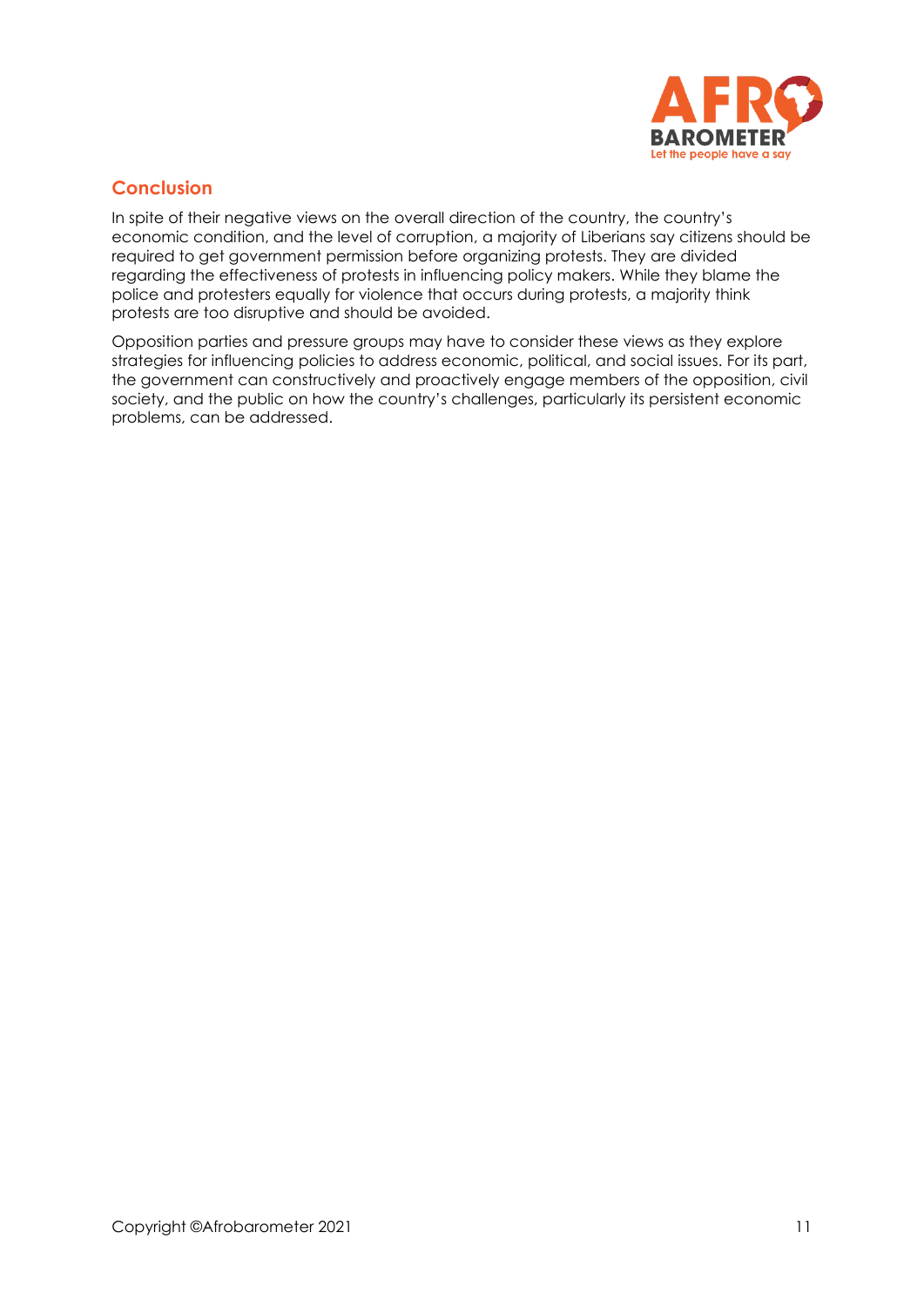

## **References**

Aljazeera. (2020)[. Liberian police fire tear gas, water cannon to clear protesters.](https://www.aljazeera.com/economy/2020/1/6/liberian-police-fire-tear-gas-water-cannon-to-clear-protesters) 6 January.

- Dash, L. (1980)[. Liberian elite facing rare political test.](https://www.washingtonpost.com/archive/politics/1980/02/28/liberian-elite-facing-rare-political-test/0df96b47-f0ef-45de-a235-5b789ce06d15/) Washington Post. 28 February.
- Deccan Herald. (2019). [Liberia opposition vows to defy govt with mass protest.](https://www.deccanherald.com/international/liberia-opposition-vows-to-defy-govt-with-mass-protest-789827.html) 30 December.
- Dopoe, R. (2020). [Liberia: GOL yields Jan. 6 for protest with caveat of peaceful conduct.](https://allafrica.com/stories/202001060355.html) AllAfrica.com. 6 January.
- Maclean, R., & Boley, T. (2019)[. Protests in Liberia over George Weah's failure to tackle corruption.](https://www.theguardian.com/world/2019/jun/07/thousands-protest-in-liberia-against-failure-to-tackle-corruption) Guardian. 7 June.
- Media Foundation for West Africa. (2020). [Liberia police unleash violence on peaceful](https://www.mfwa.org/country-highlights/liberia-police-unleash-violence-on-peaceful-demonstrators/)  [demonstrators.](https://www.mfwa.org/country-highlights/liberia-police-unleash-violence-on-peaceful-demonstrators/) 8 January.

Ministry of Justice. (2016)[. The Liberia National Police Act 2015.](http://moj.gov.lr/data/uploads/downloads/police-act.pdf) Government of Liberia. 12 July.

Reuters. (2019). [Thousands protest in Liberia against corruption, economic decline.](https://www.reuters.com/article/us-liberia-protest-idUSKCN1T82ER) 7 June.

Republic of Liberia. (1986). [The 1986 Constitution of the Republic of Liberia.](https://www.eisa.org/pdf/lib2017amendedlaw.pdf)

- Sieh, R. (2019). Liberia: The ghost of April 14, 1979 laid to rest with non-violent save-the-state [protest.](https://frontpageafricaonline.com/news/liberia-the-ghost-of-april-14-1979-laid-to-rest-with-non-violent-save-the-state-protest/) Front Page Africa. 8 June.
- U.S. Embassy in Liberia. (2020). [Joint statement of the ambassadors of the United States, the](https://lr.usembassy.gov/joint-statement-12312019/)  [European Union, ECOWAS, and the UN resident coordinator in Liberia with regard to the](https://lr.usembassy.gov/joint-statement-12312019/)  [postponement of the planned demonstration in Monrovia on 30th December 2019.](https://lr.usembassy.gov/joint-statement-12312019/) 31 December.